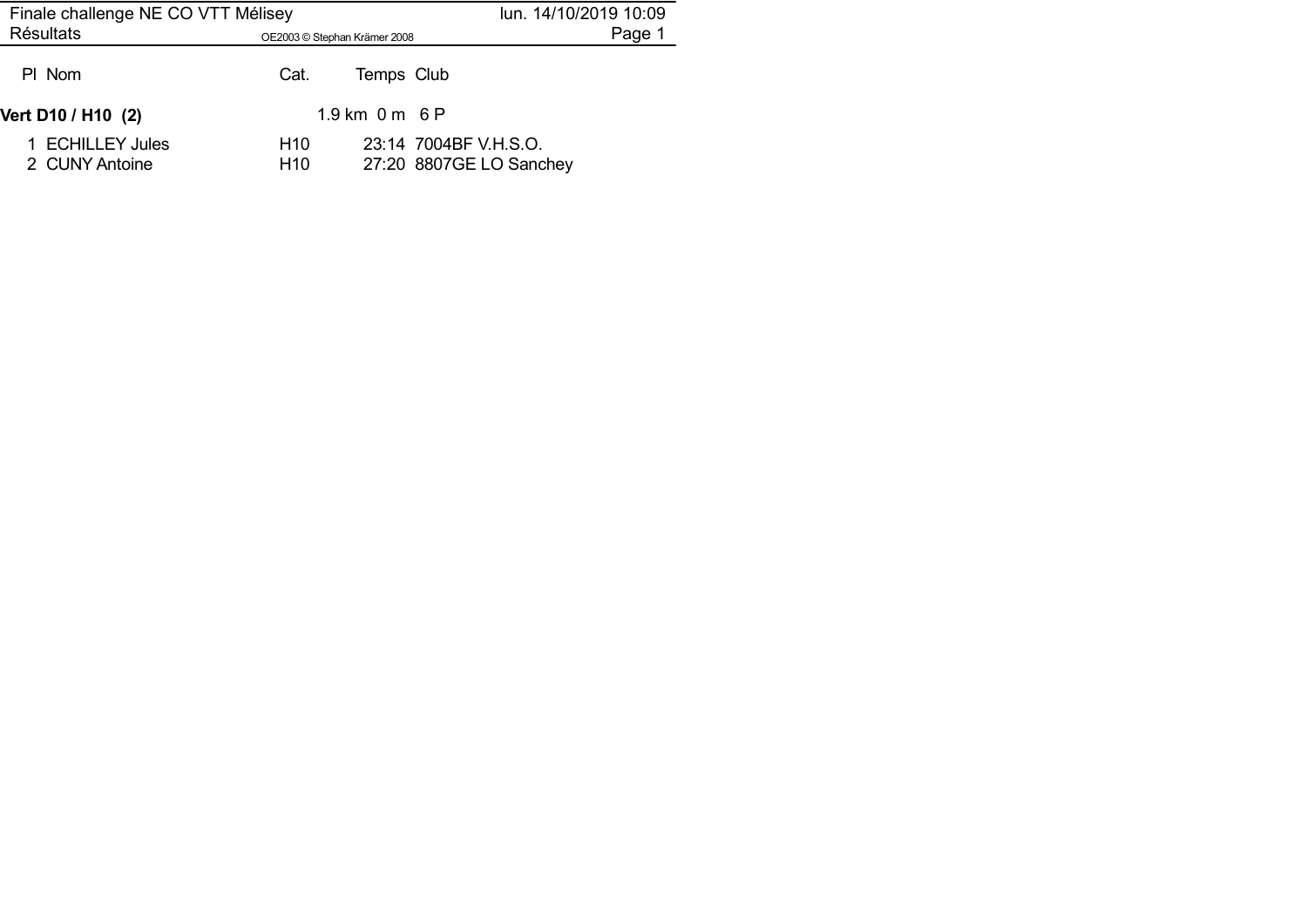| Finale challenge NE CO VTT Mélisey                              | lun. 14/10/2019 10:09                     |                |                                                                              |        |
|-----------------------------------------------------------------|-------------------------------------------|----------------|------------------------------------------------------------------------------|--------|
| <b>Résultats</b>                                                | OE2003 © Stephan Krämer 2008              |                |                                                                              | Page 2 |
| PI Nom                                                          | Cat.                                      | Temps Club     |                                                                              |        |
| Bleu Court D12 D70 H12 (3)                                      |                                           | 2.9 km 0 m 8 P |                                                                              |        |
| 1 CUNY Marie Emilie<br>2 ENGELS JEHANNE Paul<br>3 ABISSE Gisele | D <sub>12</sub><br>H <sub>12</sub><br>D70 |                | 29:06 8807GE LO Sanchey<br>31:07 8807GE LO Sanchey<br>53:53 2508BF BALISE 25 |        |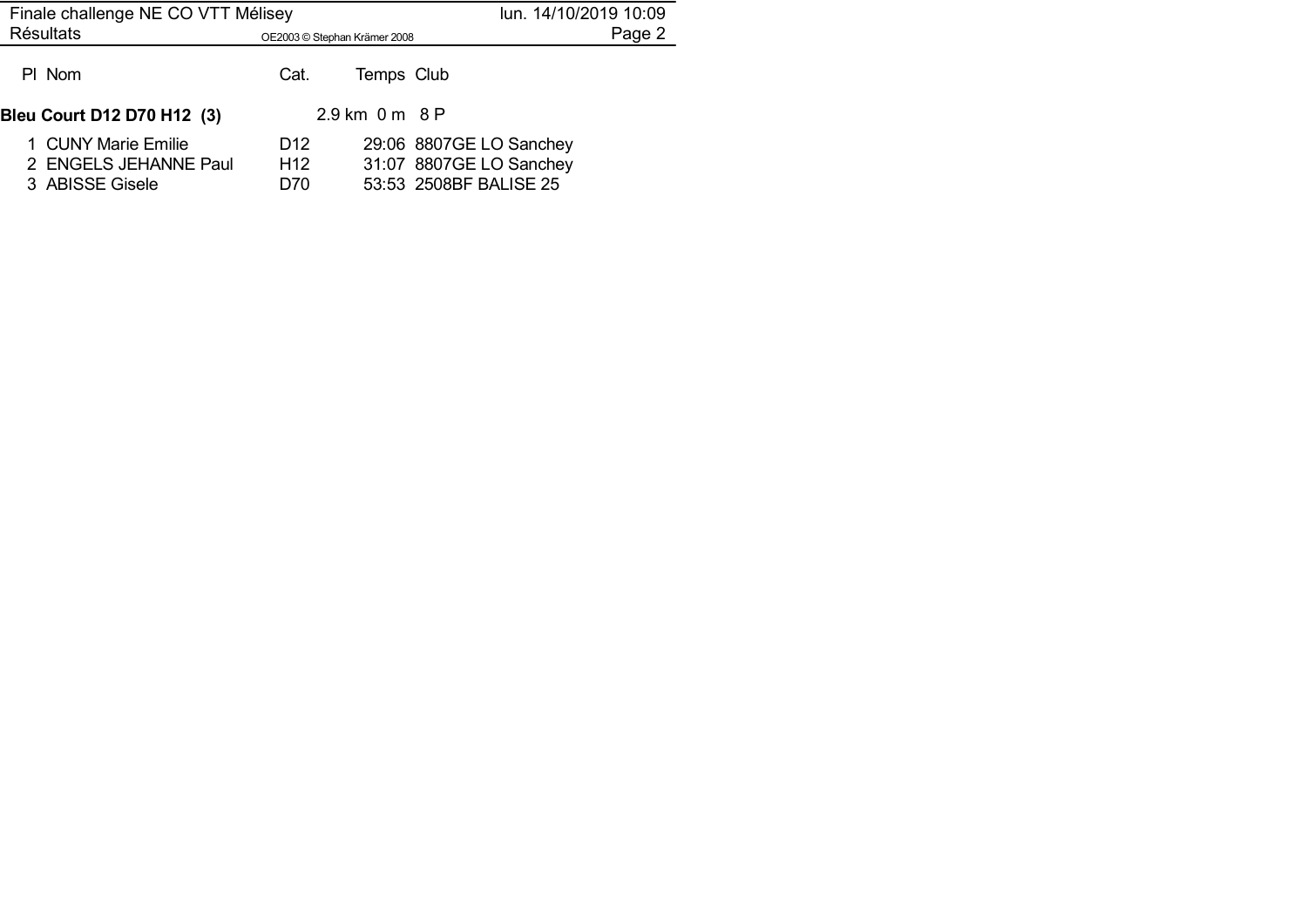| Finale challenge NE CO VTT Mélisey                                           | lun. 14/10/2019 10:09                               |                 |                                                                                                               |
|------------------------------------------------------------------------------|-----------------------------------------------------|-----------------|---------------------------------------------------------------------------------------------------------------|
| <b>Résultats</b>                                                             | OE2003 © Stephan Krämer 2008                        |                 | Page 3                                                                                                        |
| PI Nom                                                                       | Cat.                                                | Temps Club      |                                                                                                               |
| <b>Bleu Long D14 D60 (5)</b>                                                 |                                                     | 4.1 km 0 m 12 P |                                                                                                               |
| 1 WYMER Alyssia<br>2 BOUSSIER Jade<br>3 LECLERE Blandine<br>4 REICH M-Louise | D <sub>14</sub><br>D <sub>14</sub><br>Bleu L<br>D60 |                 | 30:26 2508BF BALISE 25<br>34:57 2104BF Vallée Ouche OR<br>1:17:08 8812GE O'ZONE 88<br>1:35:05 6804GE COColmar |
| nc EIMER Michèle                                                             | Bleu L                                              |                 | Abandon 10010PO NON Licenciés                                                                                 |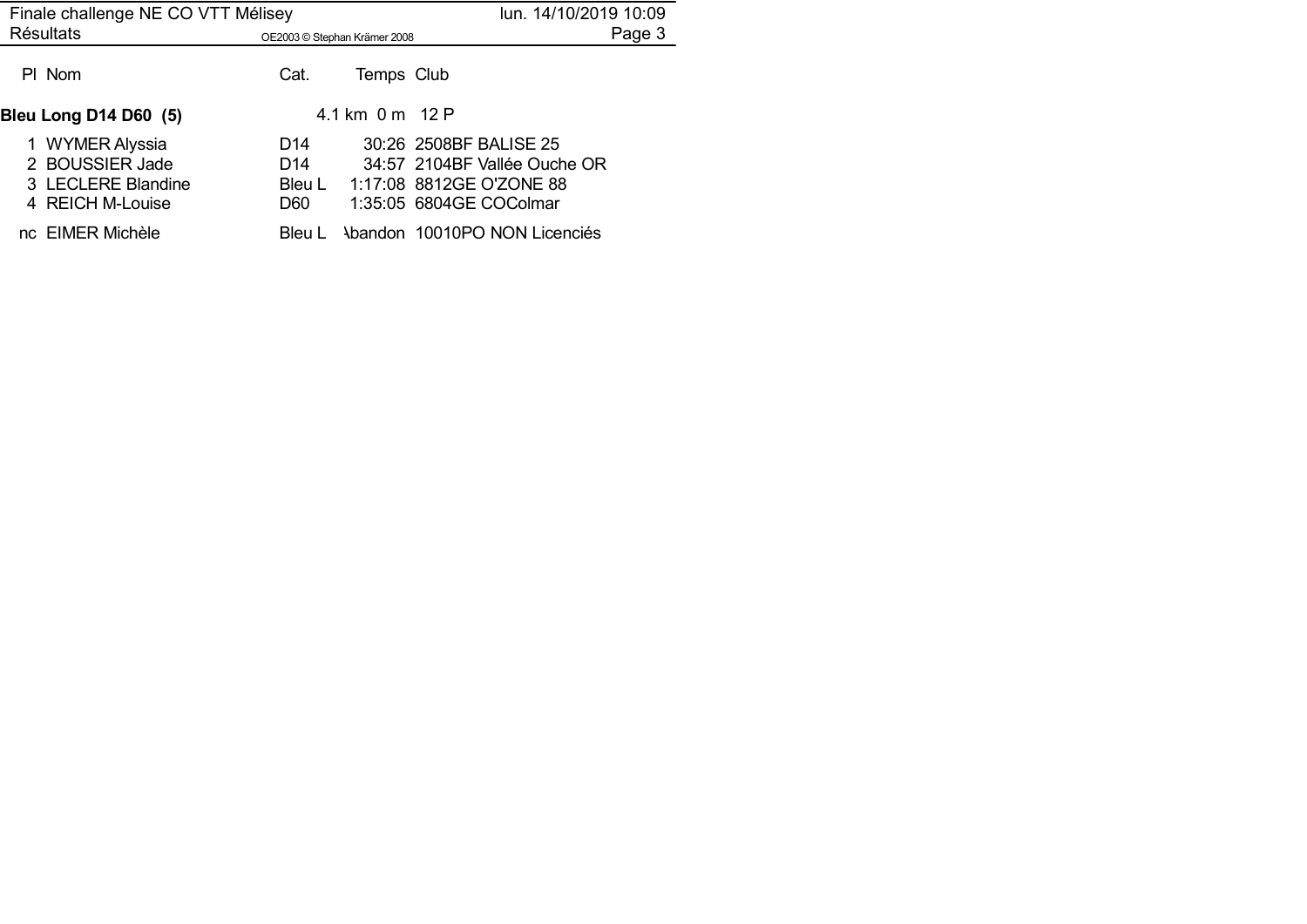| Finale challenge NE CO VTT Mélisey |                                                   |                                                                                                                |  | lun. 14/10/2019 10:09        |                                      |
|------------------------------------|---------------------------------------------------|----------------------------------------------------------------------------------------------------------------|--|------------------------------|--------------------------------------|
|                                    | <b>Résultats</b>                                  |                                                                                                                |  | OE2003 © Stephan Krämer 2008 | Page 4                               |
|                                    | PI Nom                                            | Cat.                                                                                                           |  | Temps Club                   |                                      |
|                                    | Orange Court D17 D50 H14 H70 (14) 5.5 km 0 m 13 P |                                                                                                                |  |                              |                                      |
|                                    | 1 LECLERC Nicolas                                 | H14                                                                                                            |  |                              | 42:24 8807GE LO Sanchey              |
|                                    | 2 LECLERC Margaux                                 | D17                                                                                                            |  |                              | 45:44 8807GE LO Sanchey              |
|                                    | 3 Bonafini Monika                                 | Oran C                                                                                                         |  |                              | 50:37 OLG Bern Thomus team OLG Bei   |
|                                    | 4 LAUVERGNE Gaïa                                  |                                                                                                                |  |                              | Oran C 51:34 6806GE COBuhl. Florival |
|                                    | 5 Hadorn Banz                                     | H70 M                                                                                                          |  |                              | 56:51 Bike-O Bern                    |
|                                    | 6 ABISSE Jacques                                  | H70 and the H70 and the H70 and the H70 and the H70 and the H70 and the H70 and the H70 and the H70 and the H7 |  |                              | 58:02 2508BF BALISE 25               |
|                                    | 7 POURRE Valerie                                  | D50                                                                                                            |  |                              | 58:31 2508BF BALISE 25               |
|                                    | 8 PERE Catherine                                  | D50 and D50 and D50 and D50 and D50 and D50 and D50 and D50 and D50 and D50 and D50 and D50 and D50 and D50 an |  |                              | 1:00:15 2105BF ADOChenôve            |
|                                    | 9 GUILLOT Sylvie                                  | D <sub>50</sub>                                                                                                |  |                              | 1:03:49 7004BF V.H.S.O.              |
|                                    | 10 ASMUSSEN Pascal                                | Oran C                                                                                                         |  |                              | 1:04:49 9006BF RAMBO                 |
|                                    | 11 LAUVERGNE Sandrine                             | D50                                                                                                            |  |                              | 1:06:34 6806GE COBuhl.Florival       |
|                                    | 12 VUILLET Christian                              | H70 <b>H</b>                                                                                                   |  |                              | 1:07:08 2105BF ADOChenôve            |
|                                    | 13 POIROT Cindy                                   |                                                                                                                |  |                              | Oran C 1:11:34 10010PO NON Licenciés |
|                                    | nc MAILLARD Chantal                               | D <sub>50</sub>                                                                                                |  |                              | 1:13:00 8812GE O'ZONE 88             |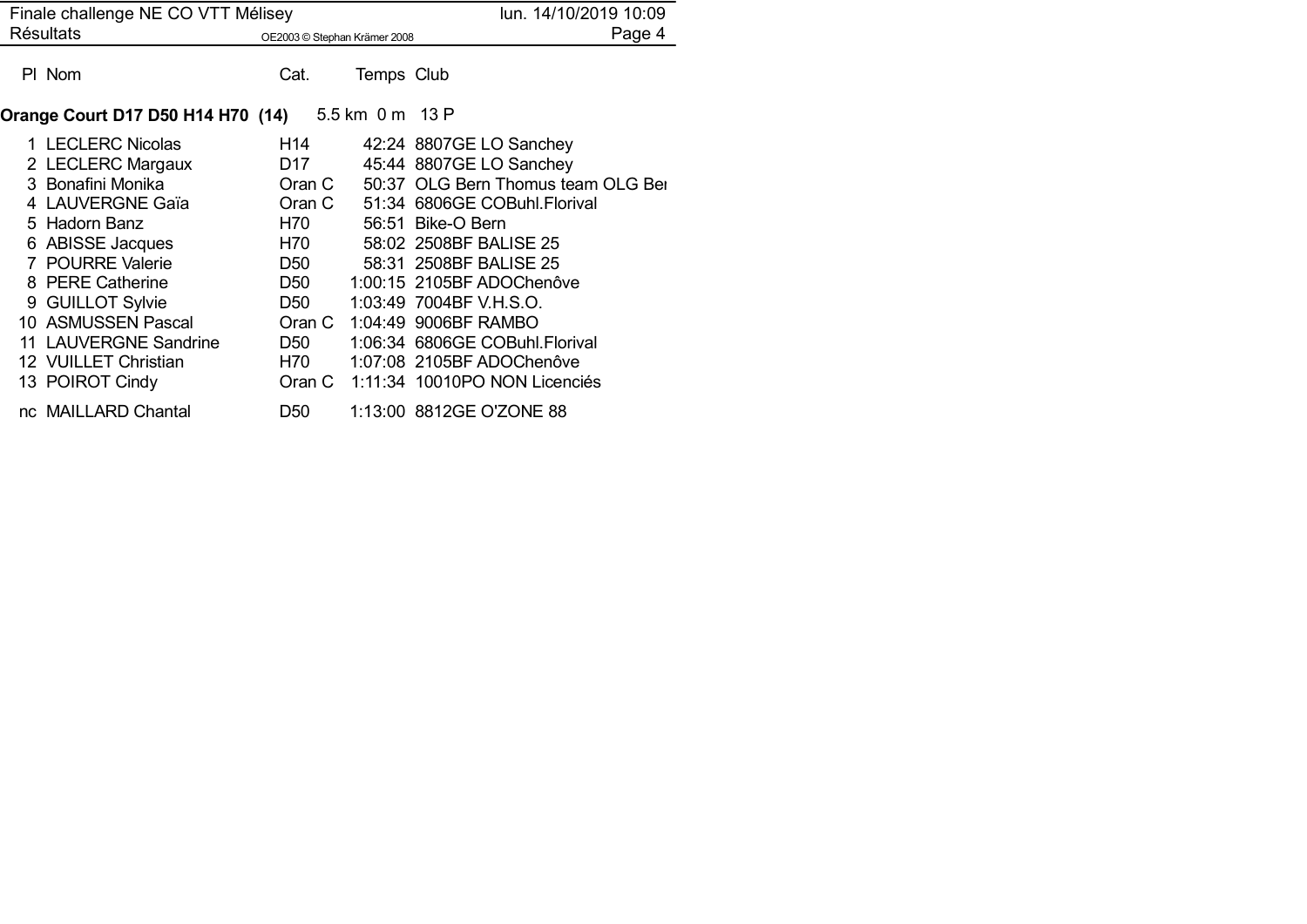| Finale challenge NE CO VTT Mélisey |                                                  |                                                                                                                                                                                                                                |                 | lun. 14/10/2019 10:09                |
|------------------------------------|--------------------------------------------------|--------------------------------------------------------------------------------------------------------------------------------------------------------------------------------------------------------------------------------|-----------------|--------------------------------------|
|                                    | <b>Résultats</b>                                 | OE2003 © Stephan Krämer 2008                                                                                                                                                                                                   |                 | Page 5                               |
|                                    | PI Nom                                           | Cat.                                                                                                                                                                                                                           | Temps Club      |                                      |
|                                    | Orange Moyen D20 D40 H60 (15)                    |                                                                                                                                                                                                                                | 7.7 km 0 m 15 P |                                      |
|                                    | 1 RUDKIEWICZ Lucie                               | D <sub>20</sub>                                                                                                                                                                                                                |                 | 46:21 2508BF BALISE 25               |
|                                    | 2 BERRUE NATHALIE                                | D40 and the D40 and the U                                                                                                                                                                                                      |                 | 1:00:16 8904BF CARTO                 |
|                                    | 3 AUBRY Maurice                                  | H60 H6                                                                                                                                                                                                                         |                 | 1:09:08 5402GE SCAPA NANCY           |
|                                    | 4 Imboden Angela                                 | D40 and the D40 and the U                                                                                                                                                                                                      |                 | 1:14:53 Bike-O Bern                  |
|                                    | 5 NIGGLI Daria                                   | D40 and the D40 and the U                                                                                                                                                                                                      |                 | 1:15:56 3913BF O'JURA                |
|                                    | 6 Bonafini Marco                                 | H60 and the H60 and the H60 and the H60 and the H60 and the H60 and the H60 and the H60 and the H60 and the H60 and the H60 and the H60 and the H60 and the H60 and the H60 and the H60 and the H60 and the H60 and the H60 an |                 | 1:16:49 OLG Bern Thomus team OLG Ber |
|                                    | 7 CUNY Francoise                                 | D40                                                                                                                                                                                                                            |                 | 1:19:23 8807GE LO Sanchey            |
|                                    | 8 CLERC Gaston                                   | H60 <b>H</b>                                                                                                                                                                                                                   |                 | 1:22:36 2105BF ADOChenôve            |
|                                    | 9 BOUSSIER Véronique                             | D40                                                                                                                                                                                                                            |                 | 1:36:48 2104BF Vallée Ouche OR       |
|                                    | 10 CHARDOT Ulrike                                | D40 and the D40 and the U                                                                                                                                                                                                      |                 | 1:54:32 7807IF GO78                  |
|                                    | <b>11 TROYON GUILLAUME</b>                       | Oran M                                                                                                                                                                                                                         |                 | 1:56:39 8807GE LO Sanchey            |
|                                    | 12 RIVIERE Anne-Laure                            |                                                                                                                                                                                                                                |                 | Oran M 2:39:13 7004BF V.H.S.O.       |
|                                    | 13 FLAGE Frederic                                |                                                                                                                                                                                                                                |                 | Oran M 2:43:19 10010PO NON Licenciés |
|                                    | <b>STRIBEAU Michel</b><br><b>VERCELLOTTI Léa</b> | H <sub>60</sub><br>Oran M                                                                                                                                                                                                      |                 | pm 9006BF RAMBO<br>pm 2517BF OTB     |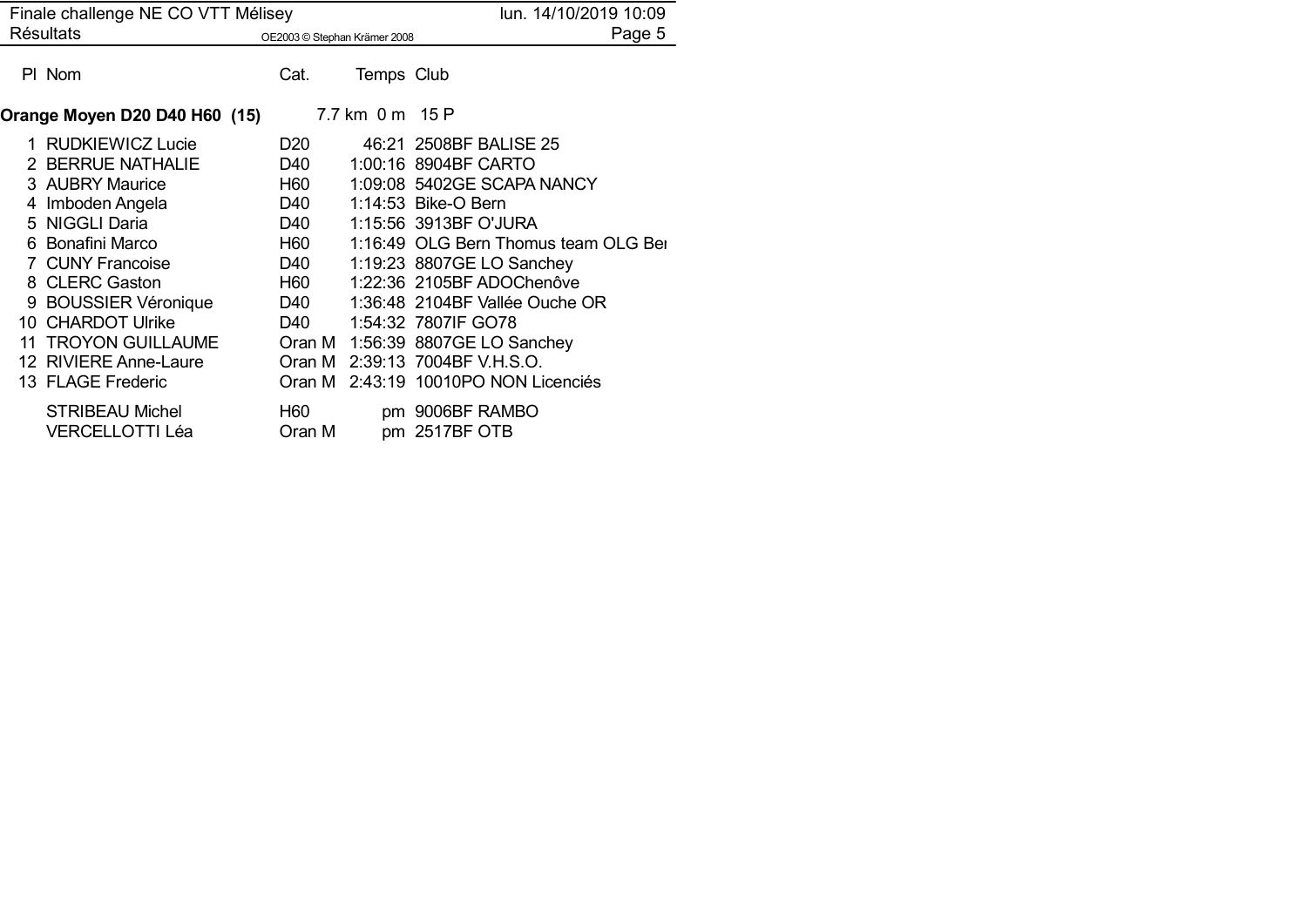| Finale challenge NE CO VTT Mélisey |                                                                                                                                                                                                    |                                                                                                                                                                                                                |                           | lun. 14/10/2019 10:09                                                                                                                                                                                                                                                                    |        |
|------------------------------------|----------------------------------------------------------------------------------------------------------------------------------------------------------------------------------------------------|----------------------------------------------------------------------------------------------------------------------------------------------------------------------------------------------------------------|---------------------------|------------------------------------------------------------------------------------------------------------------------------------------------------------------------------------------------------------------------------------------------------------------------------------------|--------|
|                                    | <b>Résultats</b>                                                                                                                                                                                   | OE2003 © Stephan Krämer 2008                                                                                                                                                                                   |                           |                                                                                                                                                                                                                                                                                          | Page 6 |
|                                    | PI Nom                                                                                                                                                                                             | Cat.                                                                                                                                                                                                           | Temps Club                |                                                                                                                                                                                                                                                                                          |        |
|                                    | Orange Long H17 H50 (12)                                                                                                                                                                           |                                                                                                                                                                                                                | $9.0 \text{ km}$ 0 m 16 P |                                                                                                                                                                                                                                                                                          |        |
|                                    | 1 NIGGLI Jurg<br>2 LAUVERGNE Noa<br>3 POURRE Alain<br>4 BETTINGER J-Michel<br>5 MOUGEOLLE Paul<br>6 MAILLET Xavier<br>7 GUILLOT Bruno<br>8 WEISS Martine<br>9 MOUREY Mattéo<br>10 MUESSER Emmanuel | H <sub>50</sub><br>H17<br>H <sub>50</sub><br>H50<br>H17<br>Oran L<br>H50 and H50 and H50 and H50 and H50 and H50 and H50 and H50 and H50 and H50 and H50 and H50 and H50 and H50 an<br>Oran L<br>H17<br>Oran L |                           | 59:54 3913BF O'JURA<br>59:59 6806GE COBuhl.Florival<br>1:06:20 2508BF BALISE 25<br>1:07:11 7004BF V.H.S.O.<br>1:12:06 8807GE LO Sanchey<br>1:25:09 8904BF CARTO<br>1:37:45 7004BF V.H.S.O.<br>1:45:03 6804GE COColmar<br>1:46:37 10010PO NON Licenciés<br>2:02:38 6806GE COBuhl.Florival |        |
|                                    | <b>CARPENTIER Robin</b><br><b>MATHEVON Catherine</b>                                                                                                                                               | H17<br>Oran L                                                                                                                                                                                                  |                           | pm 2517BF OTB<br>pm 2508BF BALISE 25                                                                                                                                                                                                                                                     |        |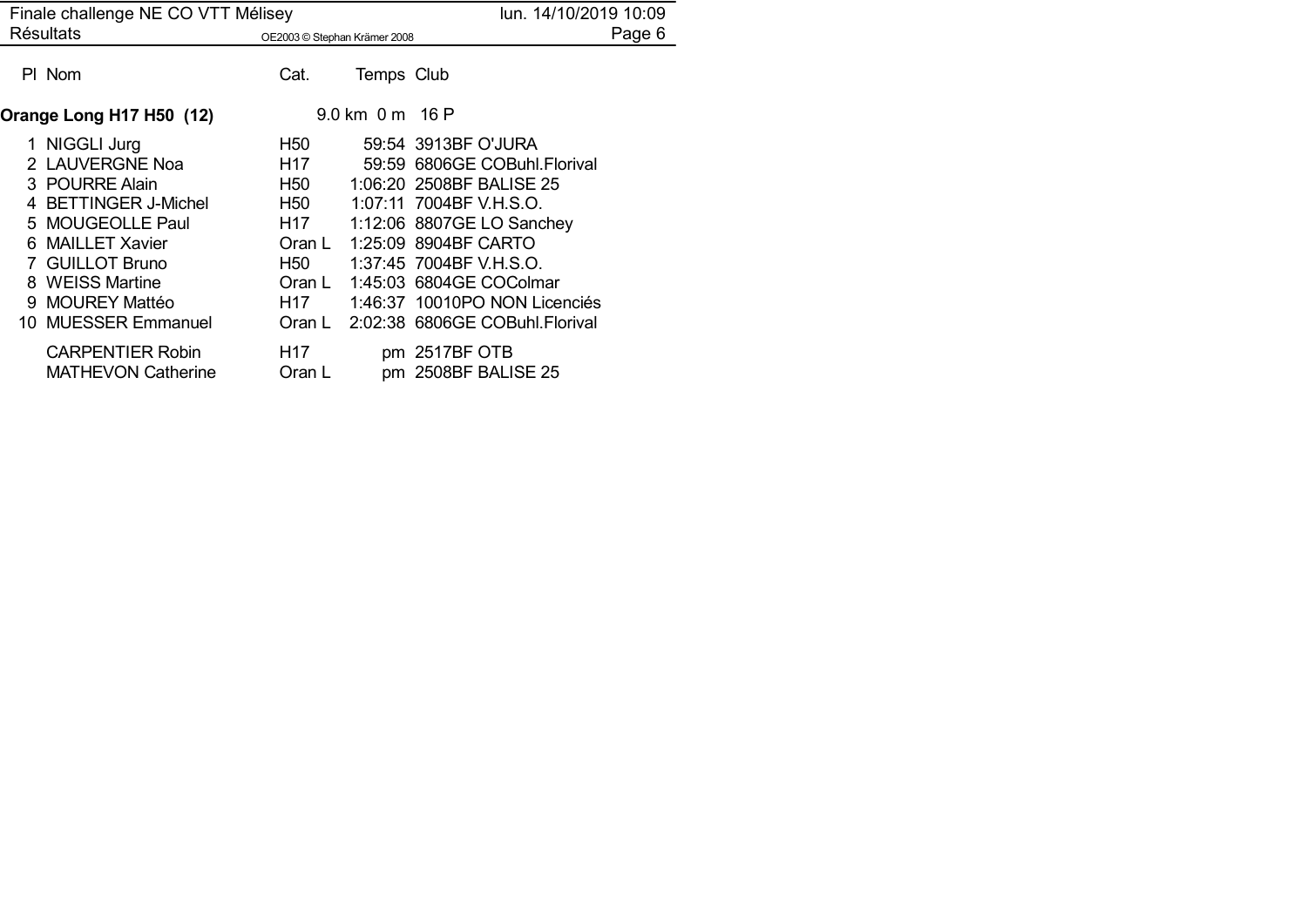| Finale challenge NE CO VTT Mélisey |                                                                                                                                                                                                                                                                                                                     |                                                                                                                                                                                                                                                                                                                                                                                                                                                    |                  | lun. 14/10/2019 10:09                                                                                                                                                                                                                                                                                                                                                                  |        |
|------------------------------------|---------------------------------------------------------------------------------------------------------------------------------------------------------------------------------------------------------------------------------------------------------------------------------------------------------------------|----------------------------------------------------------------------------------------------------------------------------------------------------------------------------------------------------------------------------------------------------------------------------------------------------------------------------------------------------------------------------------------------------------------------------------------------------|------------------|----------------------------------------------------------------------------------------------------------------------------------------------------------------------------------------------------------------------------------------------------------------------------------------------------------------------------------------------------------------------------------------|--------|
|                                    | <b>Résultats</b>                                                                                                                                                                                                                                                                                                    | OE2003 © Stephan Krämer 2008                                                                                                                                                                                                                                                                                                                                                                                                                       |                  |                                                                                                                                                                                                                                                                                                                                                                                        | Page 7 |
|                                    | PI Nom                                                                                                                                                                                                                                                                                                              | Cat.                                                                                                                                                                                                                                                                                                                                                                                                                                               | Temps Club       |                                                                                                                                                                                                                                                                                                                                                                                        |        |
|                                    | Violet Moyen D21 H20 H40 (17)                                                                                                                                                                                                                                                                                       |                                                                                                                                                                                                                                                                                                                                                                                                                                                    | 10.5 km 0 m 19 P |                                                                                                                                                                                                                                                                                                                                                                                        |        |
|                                    | 1 SCHORTANNER Clément<br>2 WYMER Kylian<br>3 MAHLER Georges<br>4 GUERARD Sébastien<br>5 CARPENTIER Renaud<br>6 VUILLEMARD Marie<br>7 GUILLOT Emile<br>8 BARTHELEMY Christophe<br>9 Imboden Patrick<br>10 RIGOLLOT Pascal<br>11 CUNY Thibaut<br>12 CLAUDEPIERRE Jean Luc<br>13 MORVAND Adeline<br>14 LECLERC Laurent | H <sub>20</sub><br>H <sub>20</sub><br>Viol M<br>H40<br>H40<br>D21<br>H <sub>20</sub><br>H40<br>H40<br>H40 and the H40 and the Magnus and the Magnus and the Magnus and the New York of the <i>H40</i> and <i>H40</i> and <i>H40</i> and <i>H40</i> and <i>H40</i> and <i>H40</i> and <i>H40</i> and <i>H40</i> and <i>H40</i> and <i>H40</i> and <i>H40</i> and <i>H40</i> and <i>H40</i> and <i>H40</i> a<br>H40<br>H40<br>D <sub>21</sub><br>H40 |                  | 58:59 9006BF RAMBO<br>1:00:54 2508BF BALISE 25<br>1:05:49 5402GE SCAPA NANCY<br>1:12:15 2101BF A.B.C.O. DIJON<br>1:15:55 2517BF OTB<br>1:21:45 8812GE O'ZONE 88<br>1:21:51 7004BF V.H.S.O.<br>1:24:56 8807GE LO Sanchey<br>1:25:34 Bike-O Bern<br>1:26:06 7004BF V.H.S.O.<br>1:27:35 8807GE LO Sanchey<br>1:38:18 6804GE COColmar<br>1:42:17 8904BF CARTO<br>1:46:29 8807GE LO Sanchey |        |
|                                    | 15 ENGELS JEHANNE Nicolas<br>16 REICH Alain                                                                                                                                                                                                                                                                         | H40<br>Viol M                                                                                                                                                                                                                                                                                                                                                                                                                                      |                  | 1:57:51 8807GE LO Sanchey<br>1:59:13 6804GE COColmar                                                                                                                                                                                                                                                                                                                                   |        |
|                                    | <b>COCTEAU Vanessa</b>                                                                                                                                                                                                                                                                                              | D <sub>21</sub>                                                                                                                                                                                                                                                                                                                                                                                                                                    |                  | pm 2508BF BALISE 25                                                                                                                                                                                                                                                                                                                                                                    |        |